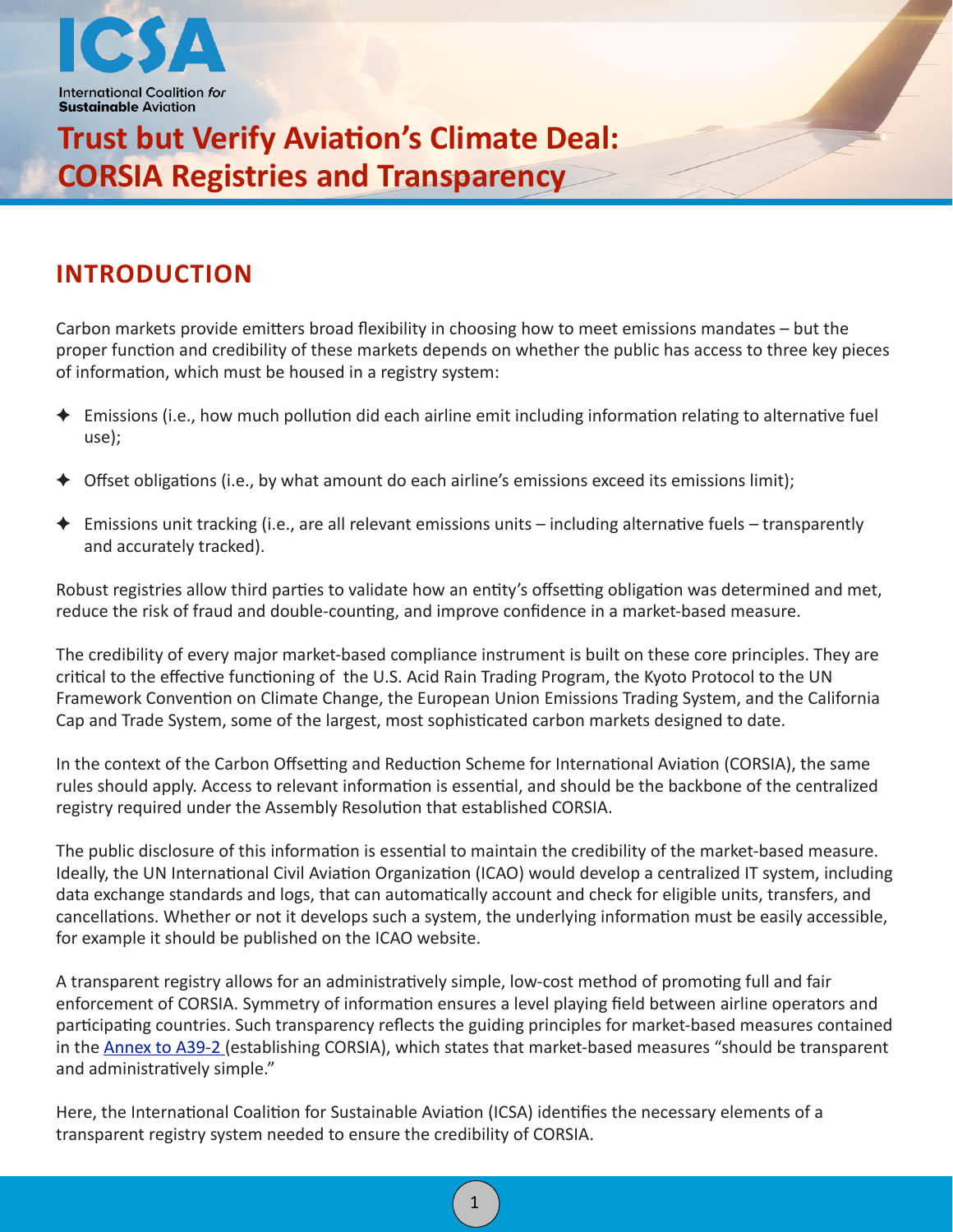#### **Necessary information to determine offset obligations**

- $\blacklozenge$  Disclosure of each operator's actual emissions: Each operator's international CO<sub>2</sub> emissions must be published on an annual basis, and include information related to sustainable alternative fuel use (SAF).
- $\blacklozenge$  Disclosure of offsetting obligations and the extent to which the operator has complied: For CORSIA's proper operation and credibility, clear evidence of each operator's compliance with CORSIA must be made available to governments, airlines, offset providers, third-party verifiers, and the broader public.

#### Information relevant to offset units and sustainable alternative fuel use

- ← *Public process to decide eligible units:* Public input into the selection of eligible emissions unit programmes and activities is important for maintaining public confidence in CORSIA, which is necessary to mitigate airlines' and ICAO's reputational risk. The ability for the public to input to the process is also common practice in carbon markets operating on international, national, and subnational levels.
- $\blacklozenge$  *Reporting on surrender of units:* The unique serial numbers of each emissions unit surrendered by an airline operator for compliance with CORSIA must be made publicly available in real time. Additionally, eligible emissions unit programmes must publicly disclose unique serial numbers of all units issued by that programme and their surrender for any purpose, including but not limited to CORSIA compliance. This disclosure is essential to give airlines, governments, and the public confidence that the units have not been used in another market-based measure, and ensures that the underlying reductions are not doublecounted in the emissions inventory of the country of origin of the units. Without such disclosure it is simply not possible to ascertain whether a unit has been used twice.
- $\triangle$  *Reporting on the types of units:* Unique serial numbers need to be published so that the public and thirdparty verifiers can determine whether a unit comes from an activity that meets the ICAO Emissions Unit Criteria. Only with this information is it possible to know if airline operators are using eligible credits, or if those credits have been used before by another airline operator or entity.
- **←** *Reporting of the SAF benefit claimed:* To ensure proper accounting in the use of SAF, the type of primary feedstock; quantity; fuel producer; country of origin; pathway/production process; lifecycle of GHG emissions and pathway calculation methodology; emission reduction claimed; and evidence of compliance with ICAO's sustainability criteria must be published publicly. This level of detail is needed because the impact of alternative fuels differ from context to context, and because whenever an airline claims a reduction in its offset obligation as a result of SAF, that reduction must also be accounted for properly in the originating country's national greenhouse gas emissions inventory in order to avoid double claiming.